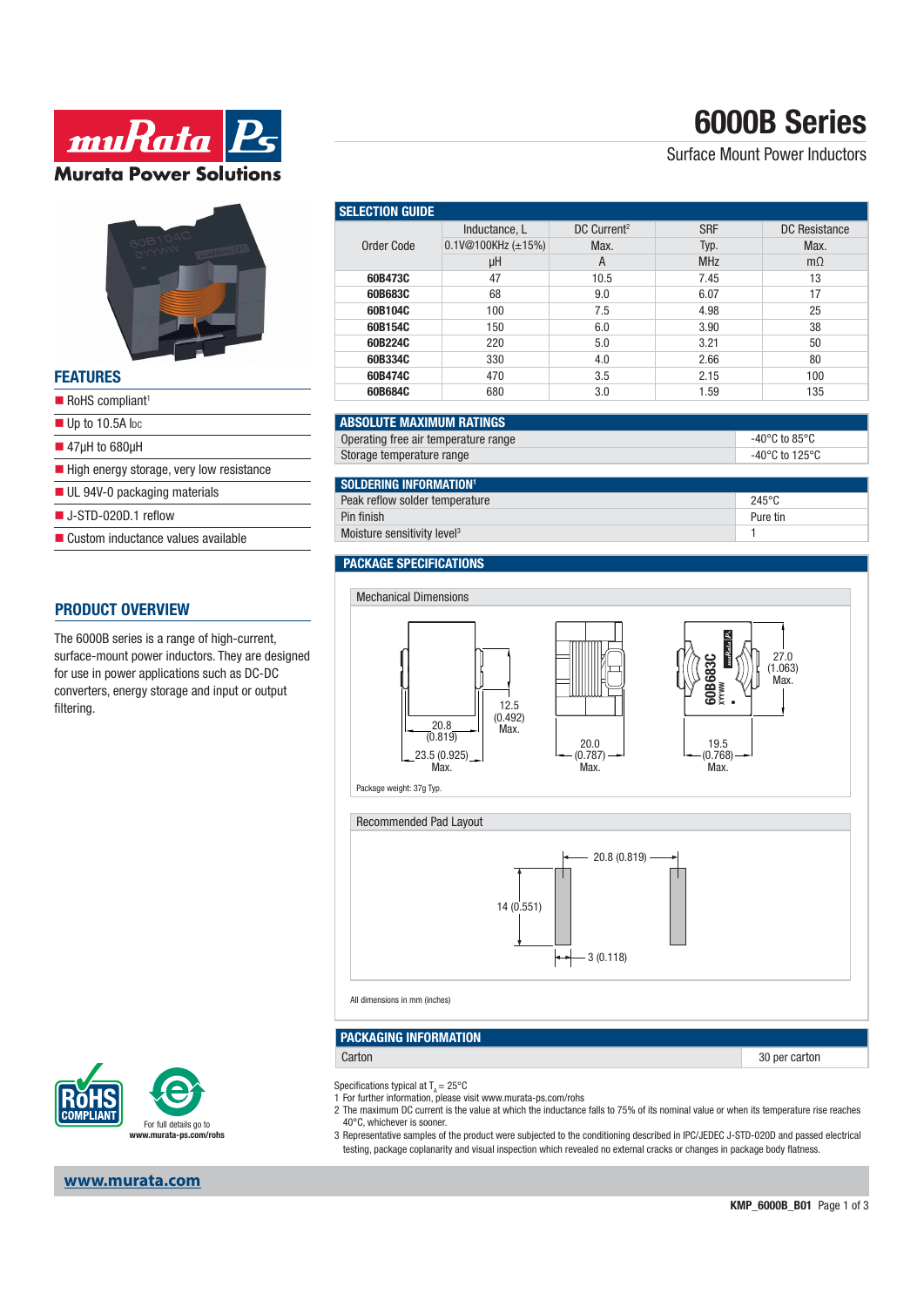# **muRata Bs** Murata Power Solutions

# **6000B Series**

Surface Mount Power Inductors



Frequency, (kHz)